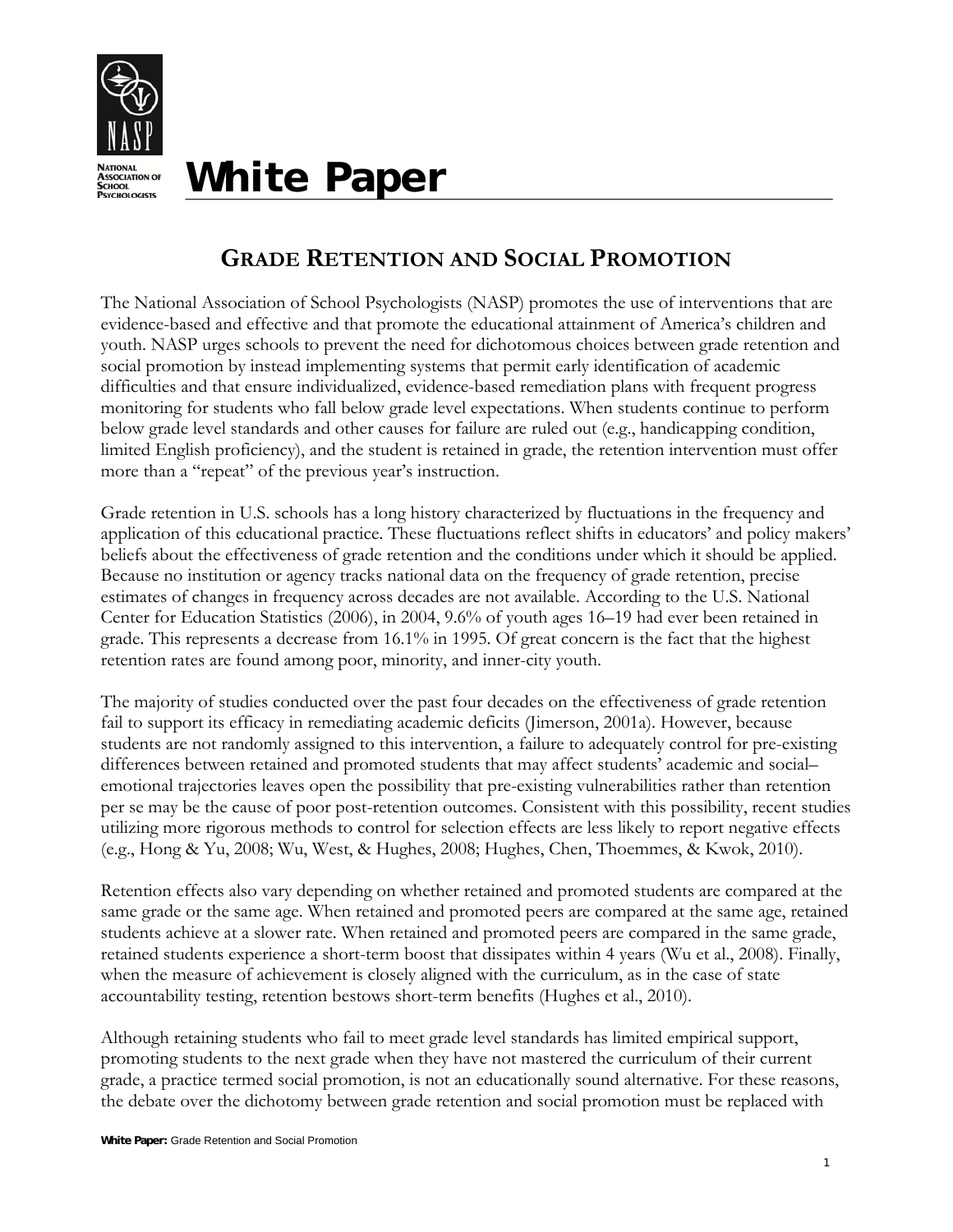efforts to identify and disseminate evidence-based practices that promote academic success for students whose academic skills are below grade level standards. The best alternative to grade retention and social promotion is early identification of students who are not meeting grade expectations and the provision of individualized, accelerated instruction utilizing evidence-based instructional practices and frequent progress monitoring.

#### **RESEARCH FINDINGS**

Researchers have attempted to assess the effects of grade retention on achievement for more than three decades (for meta-analytic reviews, see Holmes, 1989; Jimerson, 2001a; for narrative reviews, see Jimerson, 2001b; Shepard, Smith, & Marion, 1996; Sipple, Killeen, & Monk, 2004). The unanimous conclusion from these reviews is that grade retention offers few if any benefits to the retained student and may increase the retained child's risk for poor school outcomes, including dropping out of school prior to high school graduation. For example, in a meta-analysis of 18 studies published from 1990 to 1999, Jimerson (2001a) reported retained students achieved at a lower level than promoted peers (average effect size of -.39). However, most of the studies included in these reviews are plagued by significant methodological limitations, the most important being lack of a comparison group of promoted peers equivalent prior to retention on achievement and other variables predictive of achievement.

A recent meta-analysis of 207 achievement effects nested in 22 studies published from 1990 to 2007 (Allen, Chen, Willson, & Hughes, 2009) determined that studies that used higher quality controls for selection effects (i.e., pre-retention differences between students selected for retention intervention and promoted peers) resulted in less negative effects for retention. Specifically, studies employing adequate to good methodological designs yielded effect sizes not statistically significantly different from zero. This study also found that effect sizes differed based on whether retained and promoted students were compared when they were the same age or in the same grade; retention effects were less negative (or more positive) when same grade comparisons were employed. Retained students often show a sharp improvement, relative to promoted peers, in meeting grade level standards during the repeat year, when retained students are exposed to a familiar curriculum; however, this improvement often disappears 2 to 3 years subsequent to retention (Alexander, Entwisle, & Dauber, 2003; Wu et al., 2008). Some researchers have argued that same grade comparisons are more consistent with the purpose of retention, which is to provide students the opportunity to be more successful in meeting the academic demands of future grades (Karweit, 1999; Lorence, 2006).

Several recent studies utilizing modern propensity score methods to control for possible selection bias corroborate the recent meta-analytic findings (Hong & Yu, 2008; Wu et al.,2008). A propensity score is a conditional probability of being assigned to the retention intervention. Propensity scores offer a parsimonious way of reducing bias because it generates a single index—the propensity score—that summarizes information across many possible confounds. Wu et al. (2008) found that the effect of retention in first grade on growth in achievement differs in the short term (1–2 years) and longer term (2–4 years). Furthermore, the effects differ depending on whether achievement is assessed relative to one's grade placement or one's age. When using age-based scores, retained children experienced a slower increase in both mathematics and reading achievement in the short term but a faster increase in reading achievement in the longer term than the propensity-matched promoted children. When using grade standard scores, retained children experienced a faster increase in the short term, but a faster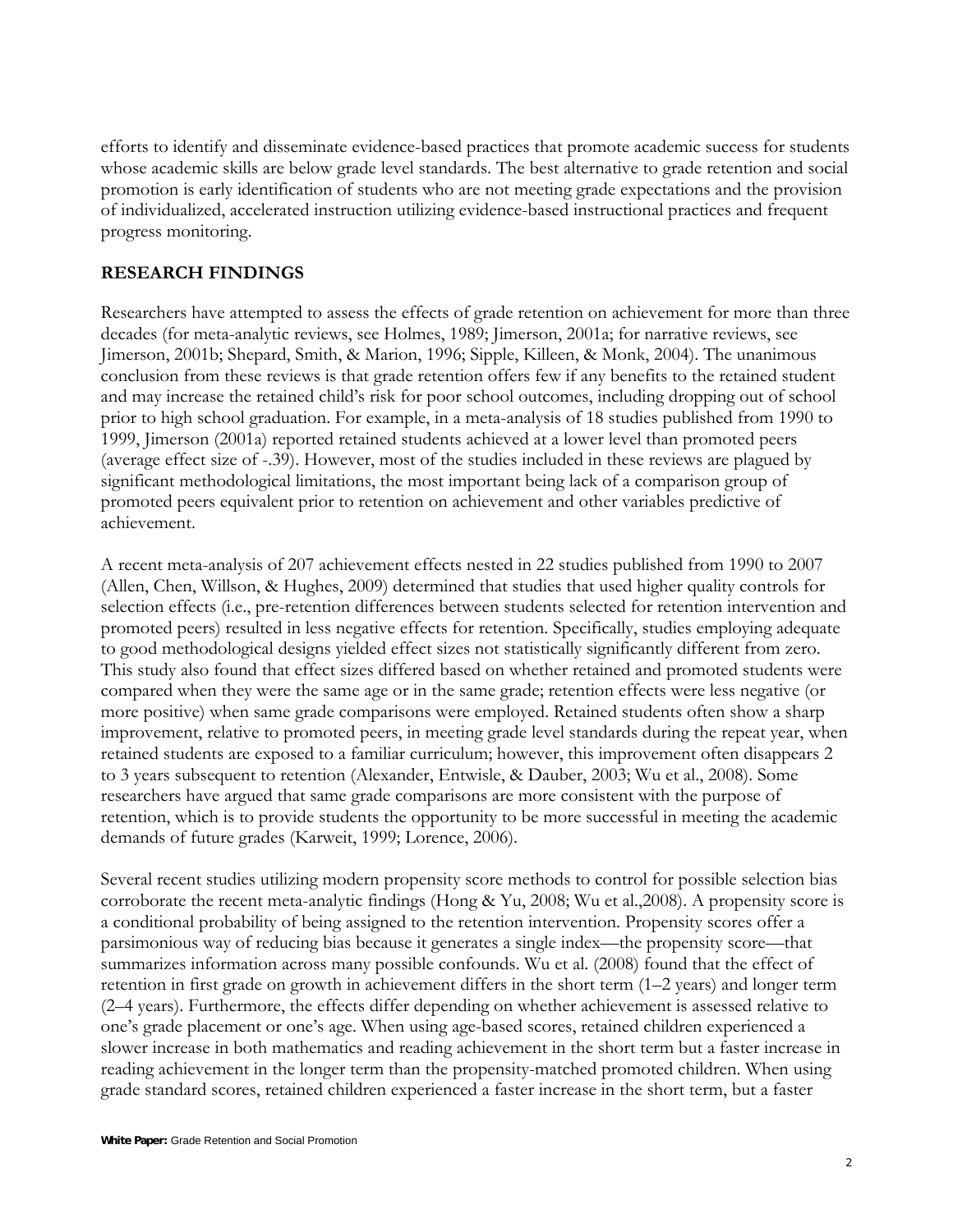decrease in the longer term in both mathematics and reading achievement than promoted children. In a second study with this same sample, students retained in first grade were more likely to obtain a passing score on the third grade state accountability tests in reading and math than were propensity matched promoted students (Hughes et al., 2010).

Many studies have examined effects of retention on social–emotional adjustment. Whereas previous meta-analyses of these studies documented negative effects of retention on social–emotional adjustment (Jimerson, 2001a), more recent studies employing propensity matching methods yield a less negative view of retention effects (Hong & Yu, 2008; Wu, West, & Hughes, 2010) on hyperactivity, internalizing behaviors, classroom engagement, peer acceptance, and academic self-efficacy, at least in the shorter-term.

Largely missing from research on grade retention are studies of how retention (or social promotion) is implemented. Too often, grade retention just means repeating the prior year's experience (Peterson & Hughes, in press; Picklo & Christenson, 2005). States that have linked retention to performance on grade level accountability tests have passed legislation requiring additional accelerated instruction to students at-risk for retention and to students who are retained in grade. Examples include Texas (Texas Education Agency, 2009) and Florida (Florida Department of Education, 2002). However, systems to monitor implementation of these regulations are virtually nonexistent (Powell, 2007).

## **WHO IS RETAINED AND AT WHAT FINANCIAL COST?**

A number of student characteristics have been associated with selection into grade retention, including racial or ethnic minority membership, males, delayed development, attention or behavior problems, poverty or single-parent household, low parental educational attainment, and student mobility (Jimerson, Carlson, Rotert, Egeland, & Sroufe, 1997; McCoy & Reynolds, 1999). Most educators agree that the most important consideration in retaining a student should be the student's performance relative to grade level expectations. One consequence of increased use of accountability tests that are aligned with grade level competencies may be that retention decisions are less likely to be based on student characteristics other than grade level proficiencies (Willson & Hughes, 2009).

Grade retention is an expensive intervention. Using Texas as an example, the estimated cost of retaining 202,099 students (4.8% of total students enrolled) during the 2006–2007 year, based on the average per student yearly expenditure of \$10,162 that year, was more than 2 billion dollars.

## **ALTERNATIVES TO RETENTION AND SOCIAL PROMOTION**

Neither repeating a grade nor merely moving on to the next grade provides students with the supports they need to improve academic and social skills. Holding schools accountable for student progress requires effective intervention strategies that provide educational opportunities and assistance to promote the social and cognitive development of students. Recognizing the cumulative developmental effects on student success at school, both early interventions and follow-up strategies are emphasized. Furthermore, in acknowledging the reciprocal influence of social and cognitive skills on academic success, effective interventions must be implemented to promote both social and cognitive competence of students. NASP encourages school districts to consider a wide array of well-researched, evidencebased, effective, and responsive strategies in lieu of retention or social promotion (see Algozzine, Ysseldyke, & Elliott, 2002 for a discussion of research-based tactics for effective instruction; see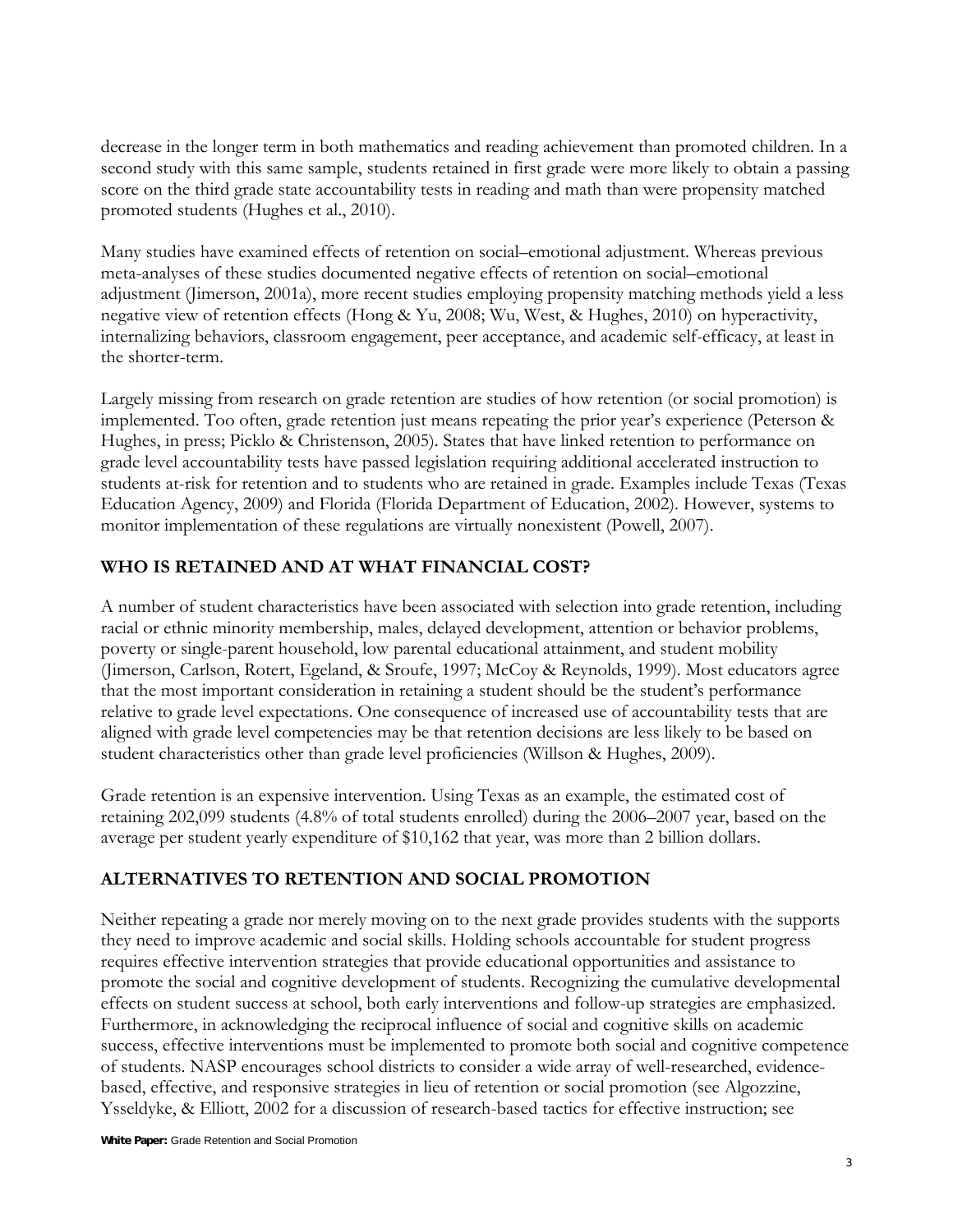Epstein, Atkins, Cullinan, Kutash, & Weaver, 2008; and Evertson, Emmer, & Worsham, 2006 for a more extensive discussion of interventions for academic and behavior problems; see Shinn & Walker, 2010 for guidance in implementing classroom-based interventions within a multitiered model of service delivery).

NASP supports the use of multitiered problem-solving models, often referred to as response to intervention (RTI), to provide evidence-based instruction and intervention to meet the needs of all students across academic, behavioral, and social–emotional domains (NASP, 2009a, 2009b). Elements of these models include: a first, or universal, tier focused on high quality instruction and support for appropriate student behavior and school-wide screening for academic and behavioral difficulties; a second tier that provides more intensive academic or behavioral support; and a third tier for the delivery of more intensive, individualized support for students based on their progress and needs. Progress monitoring data are collected across tiers and used to inform decisions regarding student need and support (Fletcher & Vaughan, 2009). The core components of RTI, namely, evidence-based instruction and intervention, screening, and progress monitoring, will likely reduce the need for educators to chose between two undesirable options, grade retention and social promotion, to meet the needs of students who are struggling to meet grade-level academic and behavioral standards.

Of critical importance to the prevention of grade retention or social promotion is effective classroom instruction in general education (Tier 1). Effective classroom instruction has been defined in terms of the provision of opportunities for students to learn (Pianta et al., 2007). Opportunities to learn, in turn, are defined in terms of specific instructional practices that can be observed reliably and are empirically related to student academic growth (Mashburn et al., 2008). At the elementary level, opportunities to learn are greater in classrooms that (a) are well managed and that provide students with social and emotional support; (b) provide instruction that is responsive to students' needs and that promotes higher level thinking skills; and (c) provide high quality, frequent feedback to students on their performance (Hamre & Pianta, 2005; Pianta et al., 2007). Opportunity to learn outside of school is also crucial to understanding students' academic progress and in efforts to close the achievement gap among various racial/ethnic subgroups (Brooks-Gunn & Markman, 2005).

Increasing students' opportunities to learn at school will require an increased emphasis on intensive, evidence-based approaches to teacher professional development. Effective practices involve teachers as active participants and provide (a) opportunities for teachers to observe effective teaching practices; (b) opportunities to enact practices in real-life practice settings; and (c) context-embedded, responsive feedback and support to teachers as they adopt practices (Murray, 2005; Pianta, Mashburn, Downer, Hamre, & Justice, 2008). Of concern is that the least effective model of teacher professional development, one-time workshops removed from practice settings in which teachers are passive recipients of information, are the most frequently used in schools (Sandholtz, 2002).

Opportunities for students to learn prior to school entrance and outside of the school day/year is another critical consideration for promoting student competence, particularly among those who are most at risk for forms of educational failure, such as grade retention and dropout. Studies have shown students who attended high quality preschool programs, such as Child Parent Centers and Perry Preschool, demonstrated lower rates of grade retention, special education placement, and dropout (Reynolds, 2001). Many after-school and summer programs which include focused instruction aim to address disparities in opportunity to learn and can be effective in raising student achievement among at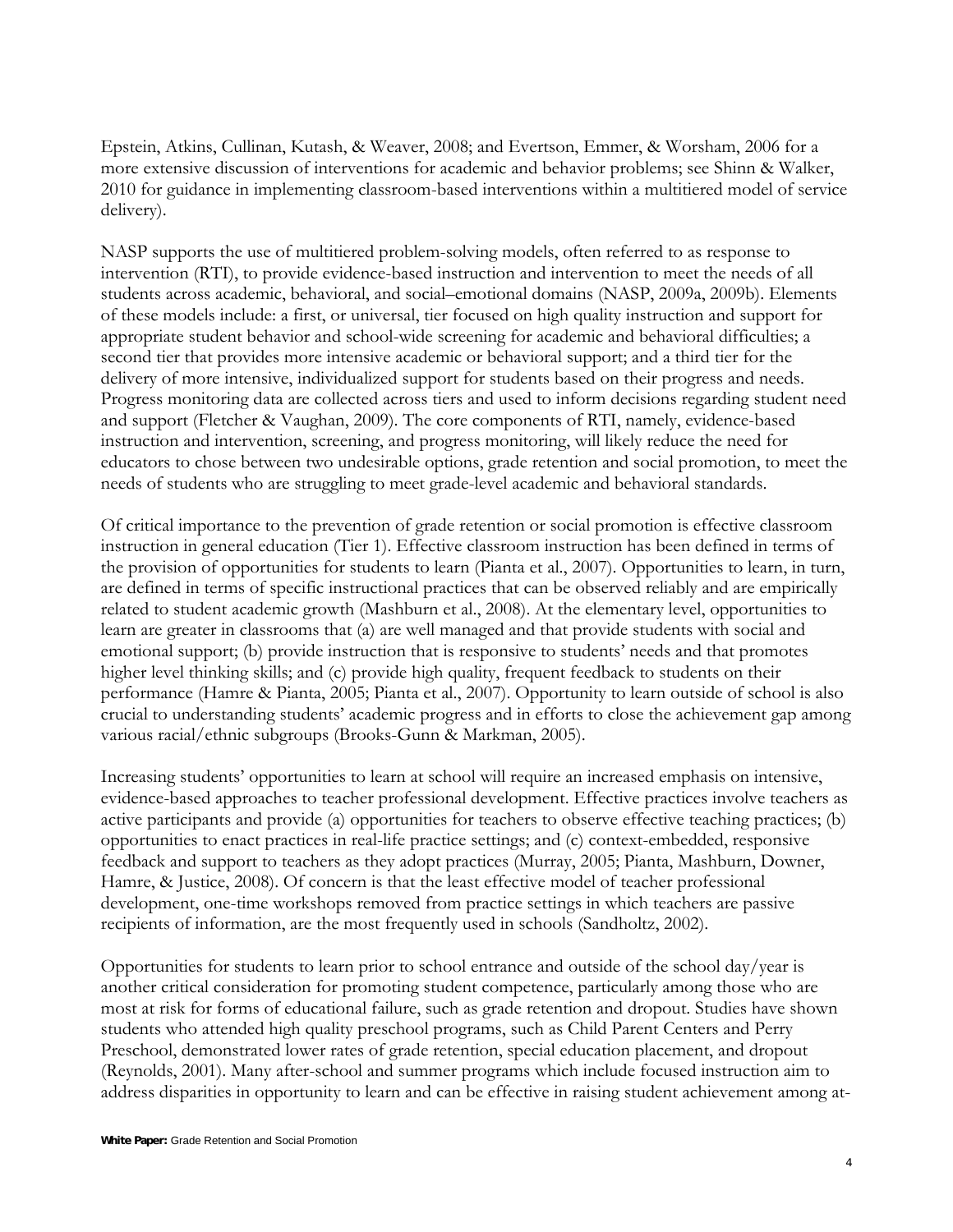risk students (Lauer et al., 2006), thereby reducing the need for grade retention as a means of addressing students' difficulties.

## **RECOMMENDATIONS**

For children experiencing academic, emotional, or behavioral difficulties, neither repeating the same instruction another year nor promoting the student to the next grade is an effective remedy. NASP encourages school psychologists to collaborate actively with other professionals by assuming leadership roles in their school districts to implement models of service delivery that ensure:

- Multitiered problem-solving models to provide early and intensive evidence-based instruction and intervention to meet the needs of all students across academic, behavioral, and social–emotional domains
- Equitable opportunities to learn for students from diverse backgrounds
- Universal screening for academic, behavioral, and social–emotional difficulties
- Frequent progress monitoring and evaluation of interventions

Furthermore, NASP urges schools to maximize students' opportunities to learn both in and outside of school through effective teacher professional development and extended day/year programs. Finally, grade retention is a costly intervention with questionable benefits to students. If it is necessary to retain a student in grade, an intensive individualized intervention plan and frequent progress monitoring should be employed to ensure the maximum benefit for the student.

#### **REFERENCES**

- Alexander, K. A., Entwisle, D. R., & Dauber, S. L. (2003). *On the success of failure: A reassessment of the effects of retention in the primary grades.* Cambridge, UK: Cambridge University Press.
- Algozzine, B., Ysseldyke, J. E., & Elliott, J. (2002). *Strategies and tactics for effective instruction*. Longmont, CO: Sopris West.
- Allen, C., Chen, Q., Willson, V., & Hughes, J. N. (2009). Quality of design moderates effects of grade retention on achievement: A meta-analytic, multi-level analysis. *Educational Evaluation and Policy Analysis, 31*, 480–499.
- Brooks-Gunn, J., & Markman, L. B. (2005). The contribution of parenting to ethnic and racial gaps in school readiness. *The Future of Children, 15*, 139–168.
- Epstein, M., Atkins, M., Cullinan, D., Kutash, K., and Weaver, R. (2008). *Reducing Behavior Problems in the Elementary School Classroom: A Practice Guide* (NCEE #2008-012). Washington, DC: National Center for Education Evaluation and Regional Assistance, Institute of Education Sciences, U.S. Department of Education. Retrieved May 1, 2009, from http://ies.ed.gov/ncee/wwc/publications/practiceguides.
- Evertson, C., Emmer, E., & Worsham, M. (2006). *Classroom management for elementary teachers* (7th ed.). Boston: Allyn & Bacon.
- Fletcher, J. M., & Vaughn, S. (2009). Response to intervention: Preventing and remediating academic difficulties. *Child Development Perspectives, 3*, 30–37.
- Florida Department of Education. (2002). Florida statutes, Title XLVIII chapter 1008.25: Public school student progression; Remedial instruction; Reporting requirements. Retrieved August 24, 2009, from http://www.fldoe.org/board/meetings/Feb\_18\_03/FLStat1008\_25.pdf.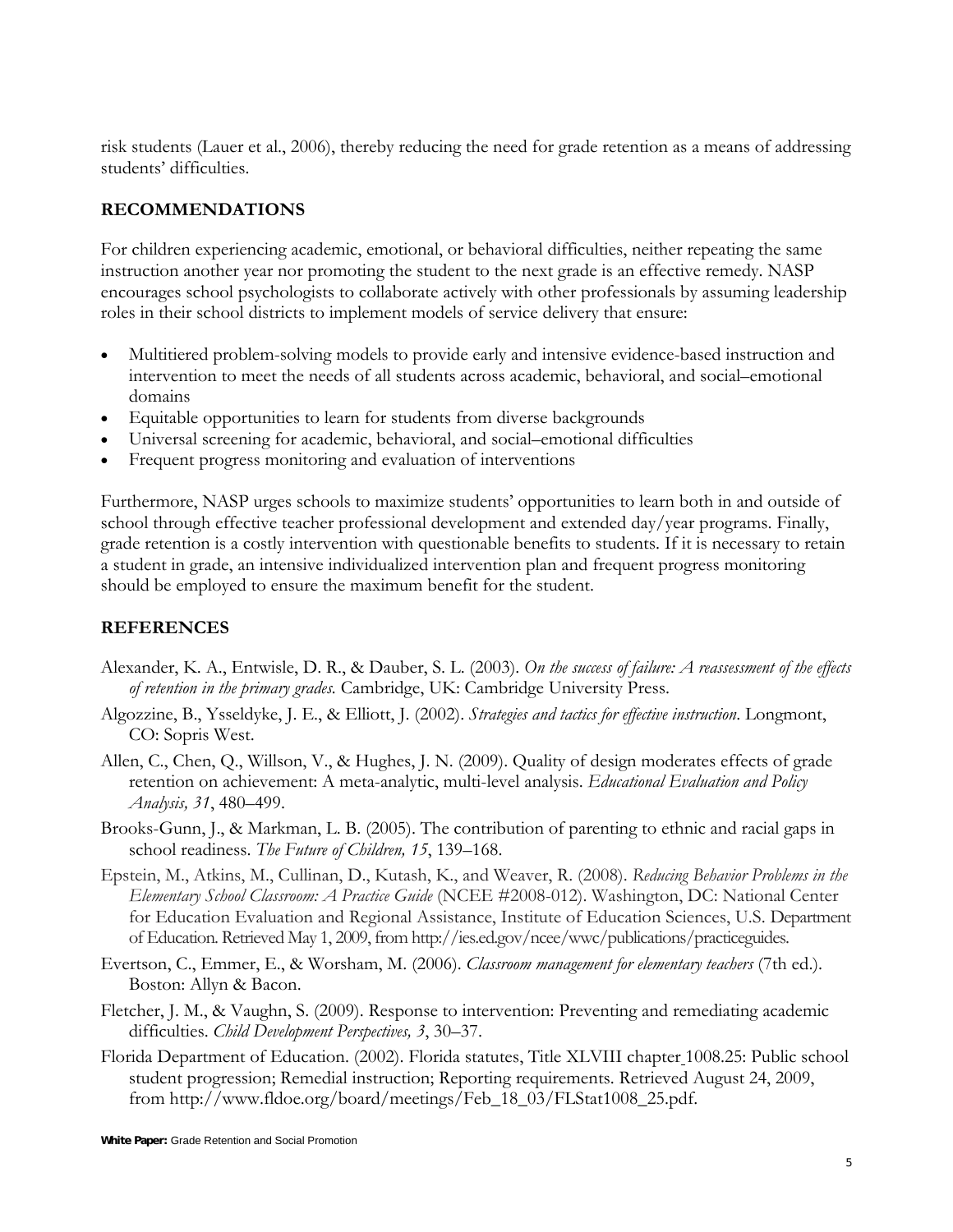- Hamre, B. K., & Pianta, R. C. (2005). Can instructional and emotional support in the first-grade classroom make a difference for children at risk of school failure? *Child Development, 76*, 949–967.
- Holmes, C. T. (1989). Grade-level retention effects: A meta-analysis of research studies. In L. A. Shepard & M. L. Smith (Eds.), *Flunking grades: Research and policies on retention* (pp. 16–33). London: The Falmer Press.
- Hong, G., & Yu, B. (2008). Effects of kindergarten retention on children's social-emotional development: An application of propensity score method to multivariate, multilevel data. *Developmental Psychology, 44*, 407–421.
- Hughes, J. N., Chen, Q., Thoemmes, F., & Kwok, O. (2010). An investigation of the relationship between retention in first grade and performance on high stakes test in 3rd grade. *Educational Evaluation and Policy Analysis*, *32*, 166–182.
- Jimerson, S. R. (2001a). Meta-analysis of grade retention research: Implications for practice in the 21st century. *School Psychology Review, 30*, 420–437.
- Jimerson, S. R. (2001b). Winning the battle and losing the war: Examining the relation between grade retention and dropping out of high school, *Psychology in the Schools*, *39*, 441–457.
- Jimerson, S., Carlson, E., Rotert, M., Egeland, B., & Sroufe, L. A. (1997). A prospective, longitudinal study of the correlates and consequences of early grade retention. *Journal of School Psychology, 35*, 3–25.
- Karweit, N. L. (1999). *Grade retention: Prevalence, timing, and effects (Report No. 33)*. Baltimore: John Hopkins University, CRESPAR.
- Lauer, P. A., Akiba, M., Wilkerson, S. B., Apthorp, H. S., Snow, D., & Martin-Glenn, M. L. (2006). Out-of-school-time programs: A meta-analysis of effects for at-risk students. *Review of Educational Research*, *76*, 275–313.
- Lorence, J. (2006). Retention and academic achievement research revisited from a United States perspective. *International Education Journal, 7*, 731–777.
- Mashburn, A. J., Pianta, R. C., Hamre, B. K., Downer, J. T., Barbarin, O. A., Bryant, D., et al. (2008). Measures of classroom quality in prekindergarten and children's development of academic, language, and social skills. *Child Development, 79*, 732–749.
- McCoy, A. R., & Reynolds, A. J. (1999). Grade retention and school performance: An extended investigation. *Journal of School Psychology, 37*, 273–298.
- Murray, J., (2005). *Social-emotional climate and the success of new teachers*. Wellesley, MA: Wellesley Centers for Women.
- National Association of School Psychologists. (2009a). *Appropriate academic supports to meet the needs of all students.* (Position Statement). Bethesda, MD: Author.
- National Association of School Psychologists. (2009b). *Appropriate behavioral, social, and emotional supports to meet the needs of all students.* (Position Statement). Bethesda, MD: Author
- Peterson, L., & Hughes, J. N. (in press). Differences between retained and promoted children in educational services received prior to and after retention year. *Psychology in the Schools.*
- Pianta, R. C., Belsky, J., Houts, R., Morrison, F., & National Institute of Child Health and Human Development (NICHD) Early Child Care Research Network. (2007). Teaching opportunities to learn in America's elementary classrooms. *Science, 315*(5820), 1795–1796.
- Pianta, R. C., Mashburn, A. J., Downer, J. T., Hamre, B. K., & Justice, L. (2008). Effects of webmediated professional development resources on teacher-child interactions in pre-kindergarten classrooms. *Early Childhood Research Quarterly, 23*(4), 431–451.